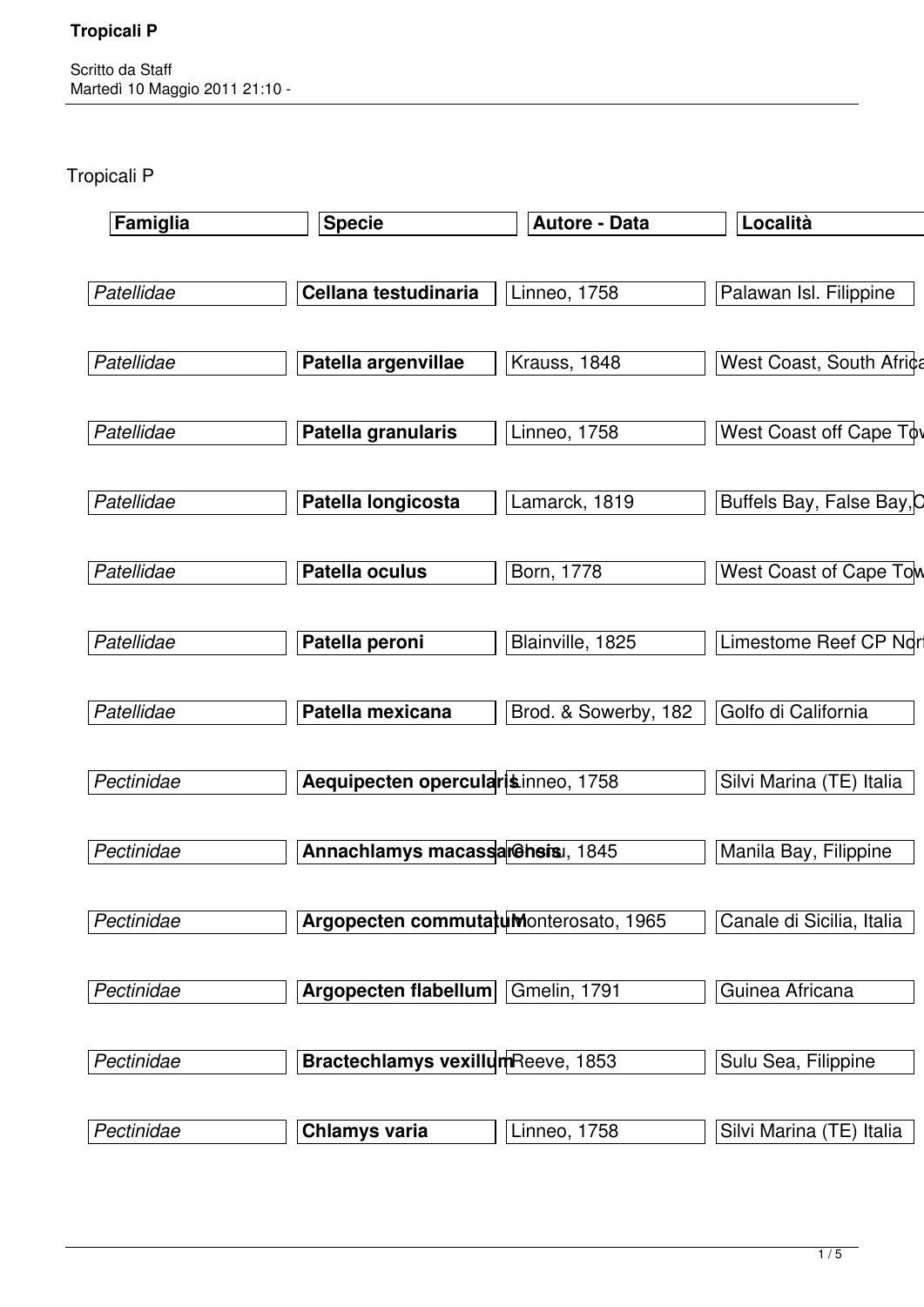| Pectinidae | <b>Chlamys multistriata</b>         | Poli, 1795    | Catanzaro, Italia        |
|------------|-------------------------------------|---------------|--------------------------|
| Pectinidae | <b>Chlamys multistriata</b>         | Poli, 1795    | Malaga, S. Spagna - trav |
|            |                                     |               |                          |
| Pectinidae | <b>Chlamys townsendi</b>            | Sowerby, 1895 | Somalia                  |
| Pectinidae | <b>Chlamys asperrima</b>            | Lamarck, 1819 | Australia                |
| Pectinidae | <b>Chlamys australis</b>            | Sowerby, 1847 | Australia                |
| Pectinidae | <b>Chlamys delicatula</b>           | Hutton, 1873  | Coast Dunedin, New Zea   |
| Pectinidae | <b>Chlamys linshkei</b>             | Dunker, 1850  | off Puerto Pescado, Sta. |
| Pectinidae | <b>Chlamys ornata</b>               | Lamarck, 1819 | Name Cay, Abaco, Baha    |
| Pectinidae | Chlamys senatoria - no Fissve, 1852 |               | Giappone                 |
| Pectinidae | Chlamys senatoria - noBisve, 1852   |               | Nha Trang - Vietnam -    |
| Pectinidae | <b>Chlamys sentis</b>               | Reeve, 1853   | Pompano Beach, FL U\$    |
| Pectinidae | <b>Chlamys squamosa</b>             | Gmelin, 1791  | Zamboanga City, Filippin |
| Pectinidae | <b>Chlamys tumbezensis</b>          | Orbigny, 1846 | Baia di Panama           |
| Pectinidae | <b>Chlamys zelandiae</b>            | Gray, 1843    | New Zealand              |
| Pectinidae | Comptopallium radula                | Linneo, 1758  | Cebu Isl., Filippine     |
| Pectinidae | Cryptopecten pallium                | Linneo, 1758  | Phuket, Thailandia       |
|            |                                     |               |                          |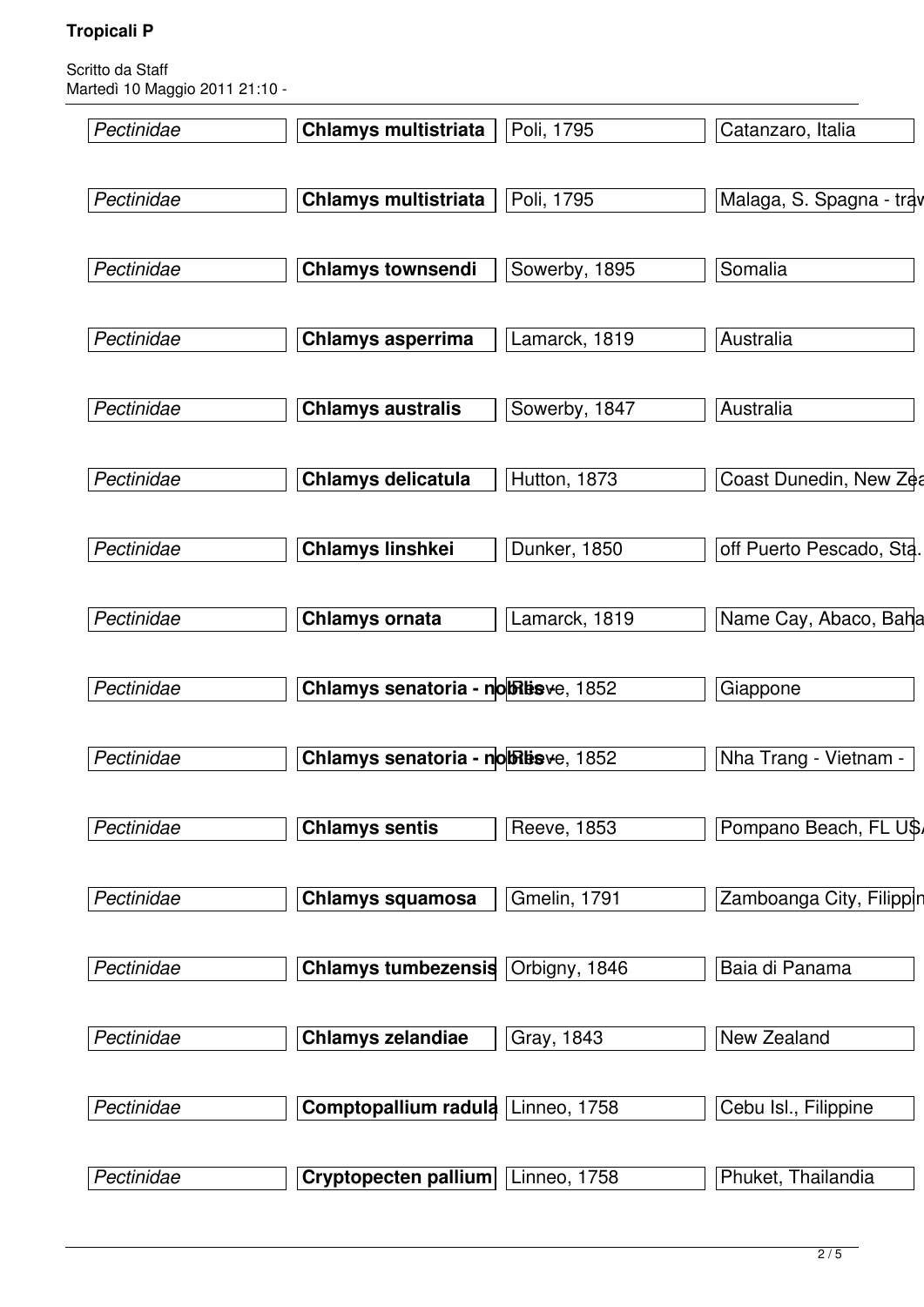| Pectinidae                               | Euvola ravaneli                         | Dall, 1898          | <b>Brevard County, Florida</b> |
|------------------------------------------|-----------------------------------------|---------------------|--------------------------------|
|                                          |                                         |                     |                                |
| Pectinidae                               | Gloripallium pallium                    | <b>Linneo, 1758</b> | Sulu Sea, Filippine            |
|                                          |                                         |                     |                                |
| Pectinidae                               | Lyropecten magnificus Sowerby,          |                     |                                |
|                                          |                                         |                     |                                |
| Pectinidae                               | <b>Nodipecten nodosus</b>               | Linneo, 175         | <b>Brasile</b>                 |
|                                          |                                         |                     |                                |
| Pectinidae                               | Pecten sp.                              |                     |                                |
| Somalia                                  |                                         |                     |                                |
| Pectinidae                               | Pecten sp.                              |                     |                                |
| Filippine                                |                                         |                     |                                |
| Pectinidae                               | <b>Pecten flexuosus</b>                 | Poli, 1795          | Malaga, S. Spagna - trav       |
|                                          |                                         |                     |                                |
| Pectinidae                               | Pecten fultoni                          | Sowerby, 1904       | Natal, South Africa - dred     |
|                                          |                                         |                     |                                |
| Pectinidae                               | Pecten jacobaeus                        | <b>Linneo, 1758</b> | Pescara, Italia                |
|                                          |                                         |                     |                                |
| Pectinidae                               | Pecten maximus                          | <b>Linneo, 1758</b> | Malaga, S. Spagna - trav       |
| Pectinidae                               | Pecten septemradiatumMueller O. F. !776 |                     |                                |
|                                          |                                         |                     | Mauritania - trawled 350       |
| Pectinidae                               | <b>Pecten sericeus</b>                  | <b>Hinds, 1845</b>  | Bay of Chiriqui, Panama        |
|                                          |                                         |                     |                                |
| Pectinidae                               | <b>Pecten perulus</b>                   |                     |                                |
| Gobernadora Isl., Panama dreging 50 fth. |                                         |                     |                                |
| Pectinidae                               | <b>Pecten tehuelchus</b>                | Orbigny, 1846       | off Mar del Plata, Argenti     |
|                                          |                                         |                     |                                |
| Pectinidae                               | Proteopecten glaber                     | <b>Linneo, 1758</b> | Mar Adriatico, Italia          |
|                                          |                                         |                     |                                |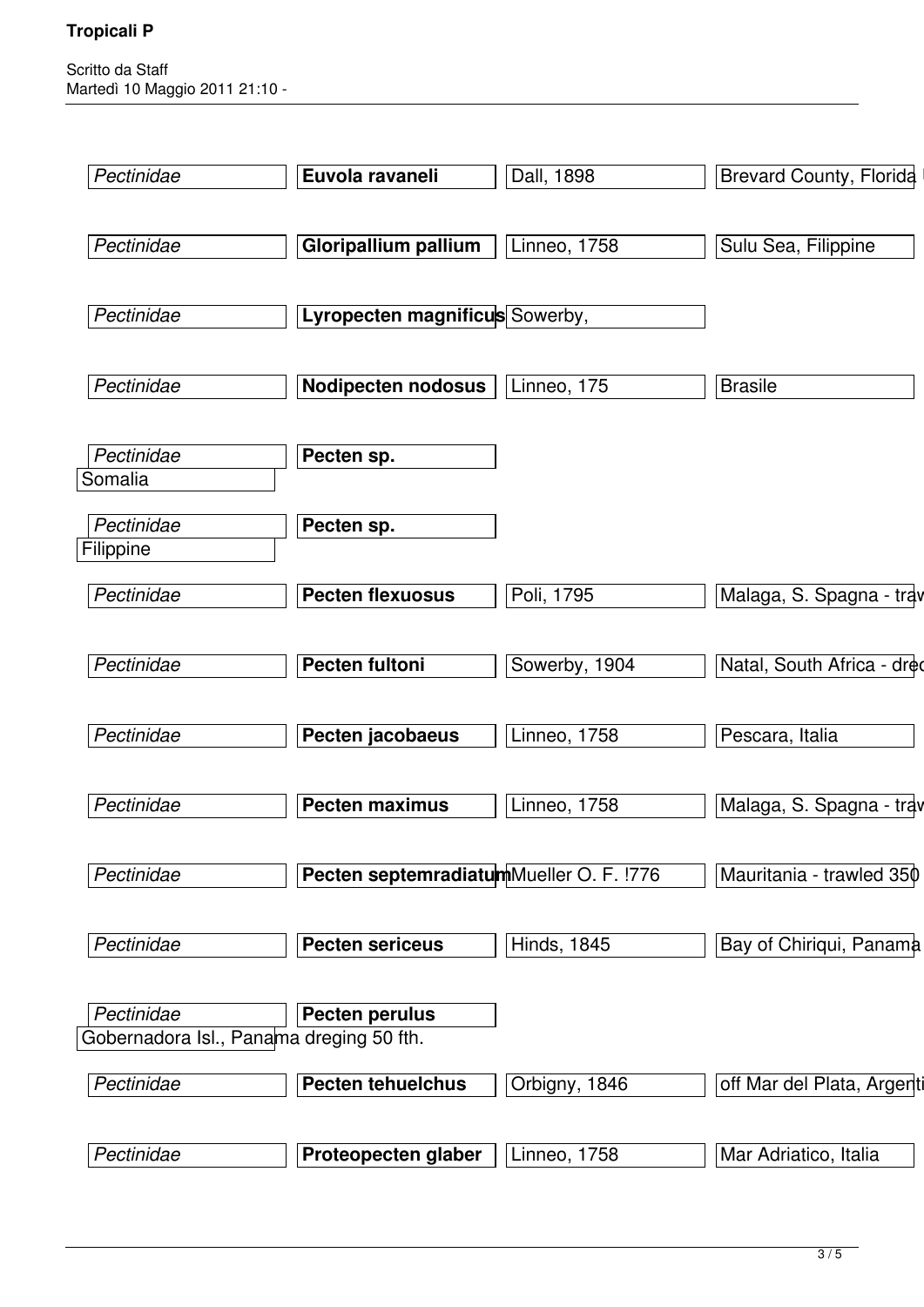| Pectinidae                                 | Pseudamussium clavaturali, 1795   |                                           | Palermo, Sicilia - Italia            |
|--------------------------------------------|-----------------------------------|-------------------------------------------|--------------------------------------|
| Pectinidae                                 | Semipallium vexillum              | Reeve, 1853                               | Sulu Sea, Filippine                  |
| Phasianellidae                             | Phasianella histrio               | Reeve, 1862                               | Punta Engano, Cebu Isl.              |
| Planaxidae                                 | <b>Planaxis sulcatus</b>          | Born, 1780                                | Batangas, Filippine                  |
| Pleurotomariidae                           | Pleurotomaria hirasei             | Pilsbry, 1903                             | Giappone                             |
| Polyplacophora (Chiton. Chiton articularis |                                   | Sowerby, 1832                             | W. Mexico                            |
| Potamidae                                  |                                   | Zeacumantis diemensisQuoy & Gaimard, 1834 | Edithbough, S. Australia             |
| Potamididae                                | Cerithidea costata                | Da Costa, 1778                            | Eleuthera, Bahamas inte              |
| Potamididae                                | Cerithidea turrida                | Stearns, 1873                             | Tampa Bay, Tampa Flo <mark>ri</mark> |
| Potamididae                                | Cerithidea cingulata              | <b>Gmelin, 1791</b>                       | Broome, Australia lowtide            |
| Potamididae                                | Cerithidea cingulata              | Gmelin, 1791                              | Bali; Indonesia intertida            |
| Potamididae                                | Cerithidea obtusa                 | Lamarck,                                  | Dingo Beach, QLD, Aust               |
| Potamididae                                | Cerithidea scalariformisSay, 1825 |                                           | Tampa Bay, Tampa Flori               |
| Potamididae                                | Cerithidea cingulata              | Gmelin, 1791                              | Bohol, Filippine                     |
| Potamididae                                | Telescopium telescopiumneo, 1758  |                                           | Bohol, Filippine                     |